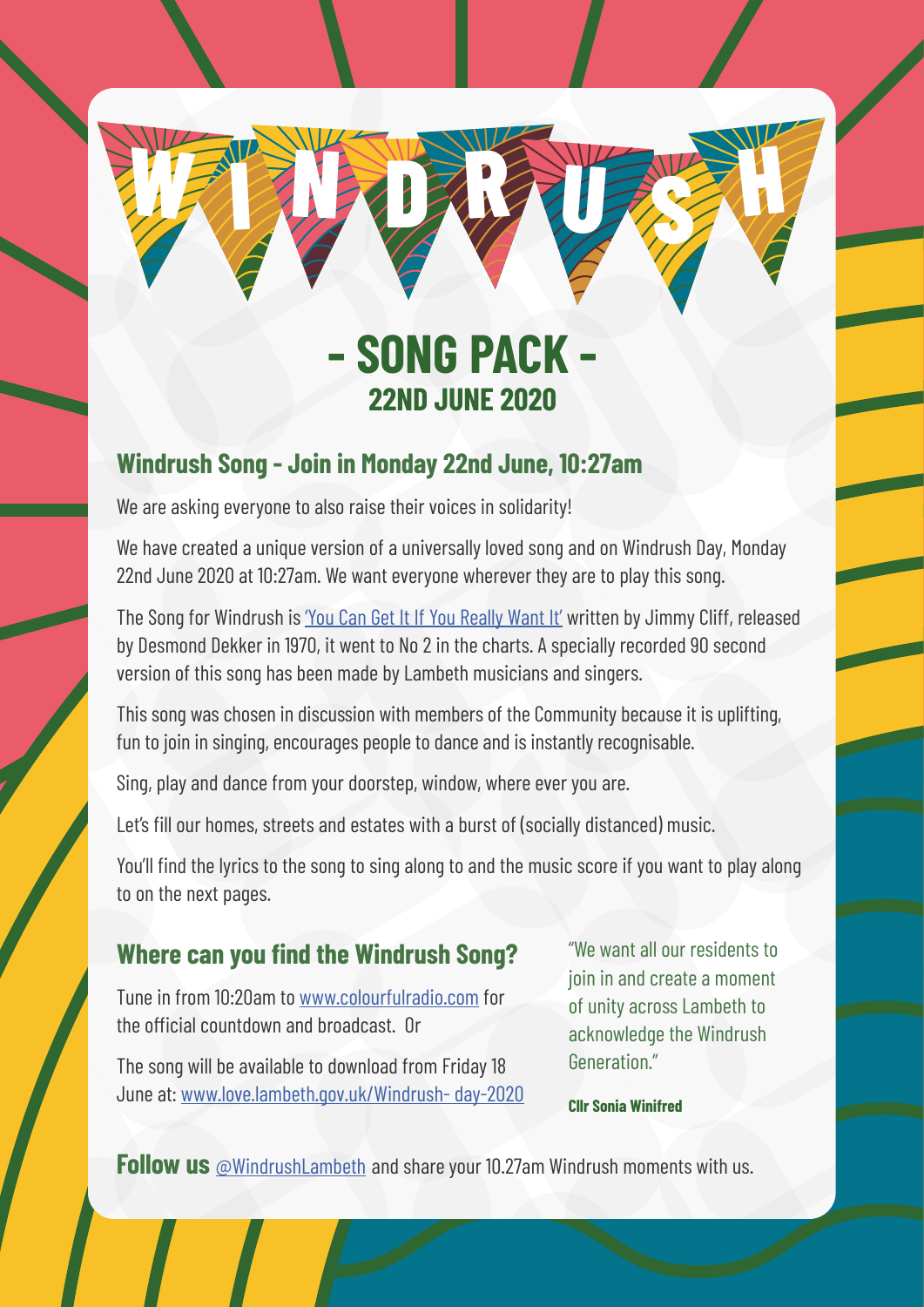# **YOU CAN GET IT IF YOU REALLY WANT**

## **By Jimmy Cliff**

You can get it if you really want

#### *Intro*

#### *Chorus*

You can get it if you really want You can get it if you really want You can get it if you really want But you must try, try and try Try and try, you'll succeed at last

#### *Re-intro*

Look here

#### *Verse*

Rome was not built in a day Opposition will come your way But the hotter the battle you see It's the sweeter the victory, now

#### *Chorus*

You can get it if you really want You can get it if you really want You can get it if you really want But you must try, try and try Try and try, you'll succeed at last

*Re-intro*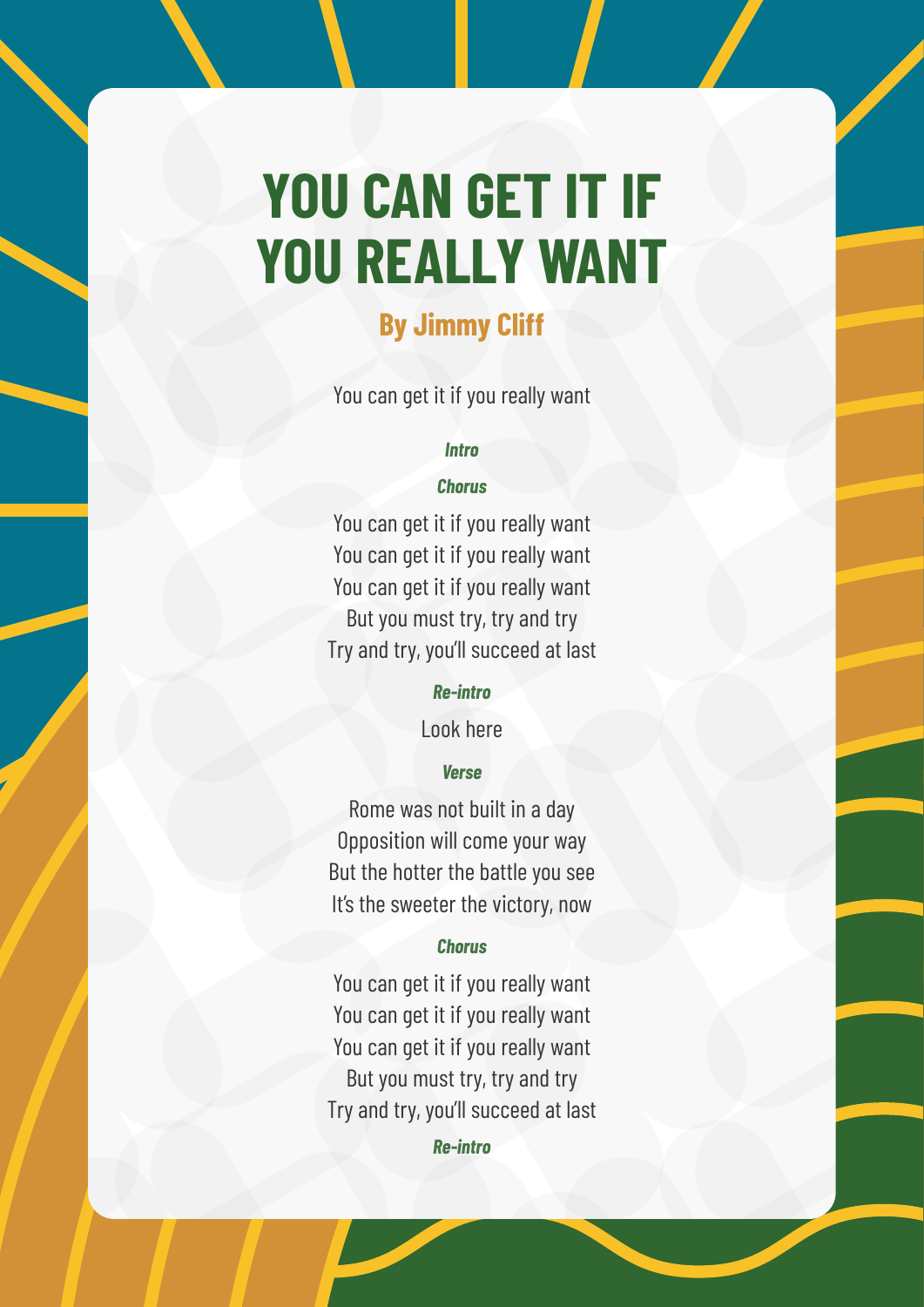# **YOU CAN GET IT IF YOU REALLY WANT**

# **By Jimmy Cliff**

*Chords*

#### *Intro* C C C C (stop)

#### *Chorus*

**Figure 1999** You can get it if you really want  $C \rightarrow F$ You can get it if you really want C F You can get it if you really want C G But you must try, try and try F G (stop) Try and try, you'll succeed at last

#### *Re-intro*

C F C F Look here

#### *Verse*

C G F Rome was not built in a day C G F Opposition will come your way E F But the hotter the battle you see G It's the sweeter the victory, now

#### *Chorus*

**State of the State of P** You can get it if you really want  $C \rightarrow$  F You can get it if you really want C<sub>D</sub> You can get it if you really want C G But you must try, try and try F G (stop) Try and try, you'll succeed at last

#### *Re-intro*

C F C F